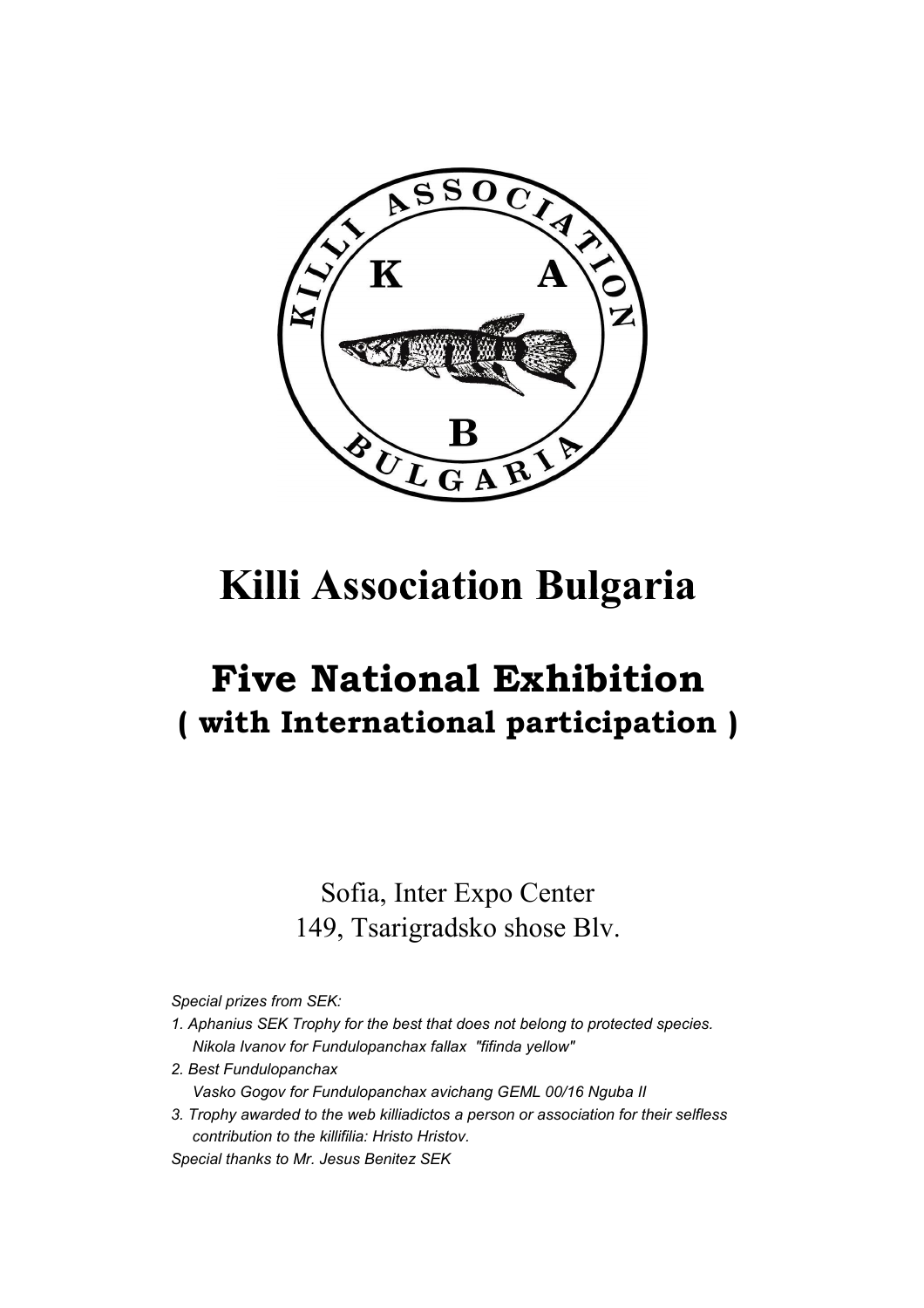#### **№1 Large Aphyosemion** *(Aphyosemion, Radaella, Callopanchax, Fundulopanchax)*

| Nº                                                                   | латинско име                             | участник              | асоциация    | оценка | МЯСТО          |  |
|----------------------------------------------------------------------|------------------------------------------|-----------------------|--------------|--------|----------------|--|
| 101                                                                  | Fundulopanchax gardneri gardneri         | Hristo Krastev        | <b>KAB</b>   | 7,5    |                |  |
| 102                                                                  | Fundulopanchax nigerianus Misaje, Gold   | <b>Eduardo Garcia</b> | <b>SEK</b>   | 8      |                |  |
| 103                                                                  | Fundulopanchax scheeli                   | <b>Eduardo Garcia</b> | <b>SEK</b>   | 6,5    |                |  |
| 104                                                                  | Fundulopanchax gardneri nigerianum       | Violeta Savchovska    |              | 8      |                |  |
| 105                                                                  | Fundulopanchax gardneri nigerianus Gold  | Sergey Torgashev      | <b>SKLIK</b> | 9      | $\overline{2}$ |  |
| 106                                                                  | Fundulopanchax avichang GEML 00/16 Nguba | Vasko Gogov           | <b>SKLIK</b> | 9,5    | 1              |  |
| 107                                                                  | Fundulopanchax gardneri                  | <b>Hristo Hristov</b> | KAB          | 8      |                |  |
| 108                                                                  | Fundulopanchax fallax " fifinda yellow"  | Nikola Ivanov         | <b>KAB</b>   | 8      |                |  |
| 109                                                                  | Fundulopanchax gardneri nigerianus       | Nikola Ivanov         | <b>KAB</b>   | 9      | 3              |  |
| 110                                                                  | Fundulopanchax gardneri nigerianus P 82  | <b>Todor Metchkov</b> | KAB          | 9      |                |  |
| 111                                                                  | Fundulopanchax walkeri 'Kutunze'         | Ivo Rudicky           | <b>CZKA</b>  | 8,5    |                |  |
| 112                                                                  | Fundulopanchax scheeli                   | Karel Ruzicka         | <b>CHS</b>   | 7      |                |  |
| 113                                                                  | Fundulopanchax gardneri                  | Todor Hristov         | KAB.         | 8,5    |                |  |
| 114                                                                  | Fundulopanchax gardneri Gold             | Sergey Torgashev      | <b>SKLIK</b> | 8      |                |  |
|                                                                      |                                          |                       |              |        |                |  |
| Judge: Boyan Georgiev, Hristo Hristov, Nikolay Ninchev, Asen Nikolov |                                          |                       |              |        |                |  |

#### **№2 Small Aphyosemion (Aphyosemion, Chromaphyosemion, Diapteron, Kathetys, Mesoaphyosemion, Scriptaphyosemion)**

| 201 | Aphyosemion louessense RPC 78/33 Kingouma                            | Eduardo Garcia        | <b>SEK</b> | 9   | 3 |  |  |
|-----|----------------------------------------------------------------------|-----------------------|------------|-----|---|--|--|
| 202 | Aphyosemion striatum GEMSH 00/33 M                                   | Boyan Georgiev        | KAB        | 8,5 |   |  |  |
| 203 | Aphyosemion striatum GEMSH 00/33                                     | Nikola Ivanov         | <b>KAB</b> | 9   |   |  |  |
| 204 | Aphyosemion australe Chocolate                                       | <b>Todor Metchkov</b> | KAB        | 8   |   |  |  |
| 205 | Scriptaphyosemion cauveti Kindia                                     | <b>Todor Metchkov</b> | <b>KAB</b> | 8,5 |   |  |  |
| 206 | Chromaphyosemion bivittatum Funge                                    | <b>Todor Metchkov</b> | KAB        | 7,5 |   |  |  |
| 207 | Chromaphyosemion bitaeniatum Lagos rouge                             | <b>Karel Ruzicka</b>  | <b>CHS</b> | 9,5 |   |  |  |
| 208 | Aphyosemion australe Cap Esterias BSWG<br>97/24                      | <b>Karel Ruzicka</b>  | <b>CHS</b> | 8   |   |  |  |
| 209 | Aphyosemion striatum GEMHS 00/33                                     | <b>Karel Ruzicka</b>  | <b>CHS</b> | 8   |   |  |  |
| 210 | Aphyosemion australe Orange                                          | Ivaylo Ganev          | <b>KAB</b> | 9,5 |   |  |  |
|     |                                                                      |                       |            |     |   |  |  |
|     | Judge: Boyan Georgiev, Hristo Hristov, Nikolay Ninchev, Asen Nikolov |                       |            |     |   |  |  |

#### *№3 Aplocheilus, Aphyoplatys, Epiplatys, Pachypanchax*

| 301 | Epiplatys dageti Monroviae                                           | Todor Hristov      | <b>KAB</b>   | 9   |  |  |  |
|-----|----------------------------------------------------------------------|--------------------|--------------|-----|--|--|--|
| 302 | Epiplatys spilargyreius "Malakal"                                    | Maxim Aksenov      | <b>SKLIK</b> | 7,5 |  |  |  |
| 303 | Pachypanchax playfairi                                               | Todor Metchkov     | <b>KAB</b>   | 7,5 |  |  |  |
| 304 | Epiplatys fasciolatus fasciolatus Malifou                            | Ivo Rudicky        | <b>CZKA</b>  | 9   |  |  |  |
| 305 | Aplocheilus lineatus Gold                                            | Tsvetelina Ivanova | <b>KAB</b>   | 8   |  |  |  |
| 306 | Aplocheilus lineatus Gold                                            | Ivaylo Ganev       | <b>KAB</b>   | 8,5 |  |  |  |
| 307 | Epiplatys sexfasciatus GHP 85-10                                     | Ivaylo Ganev       | <b>KAB</b>   | 8   |  |  |  |
|     |                                                                      |                    |              |     |  |  |  |
|     | Judge: Boyan Georgiev, Hristo Hristov, Nikolay Ninchev, Asen Nikolov |                    |              |     |  |  |  |

**Група №4***Rivulus*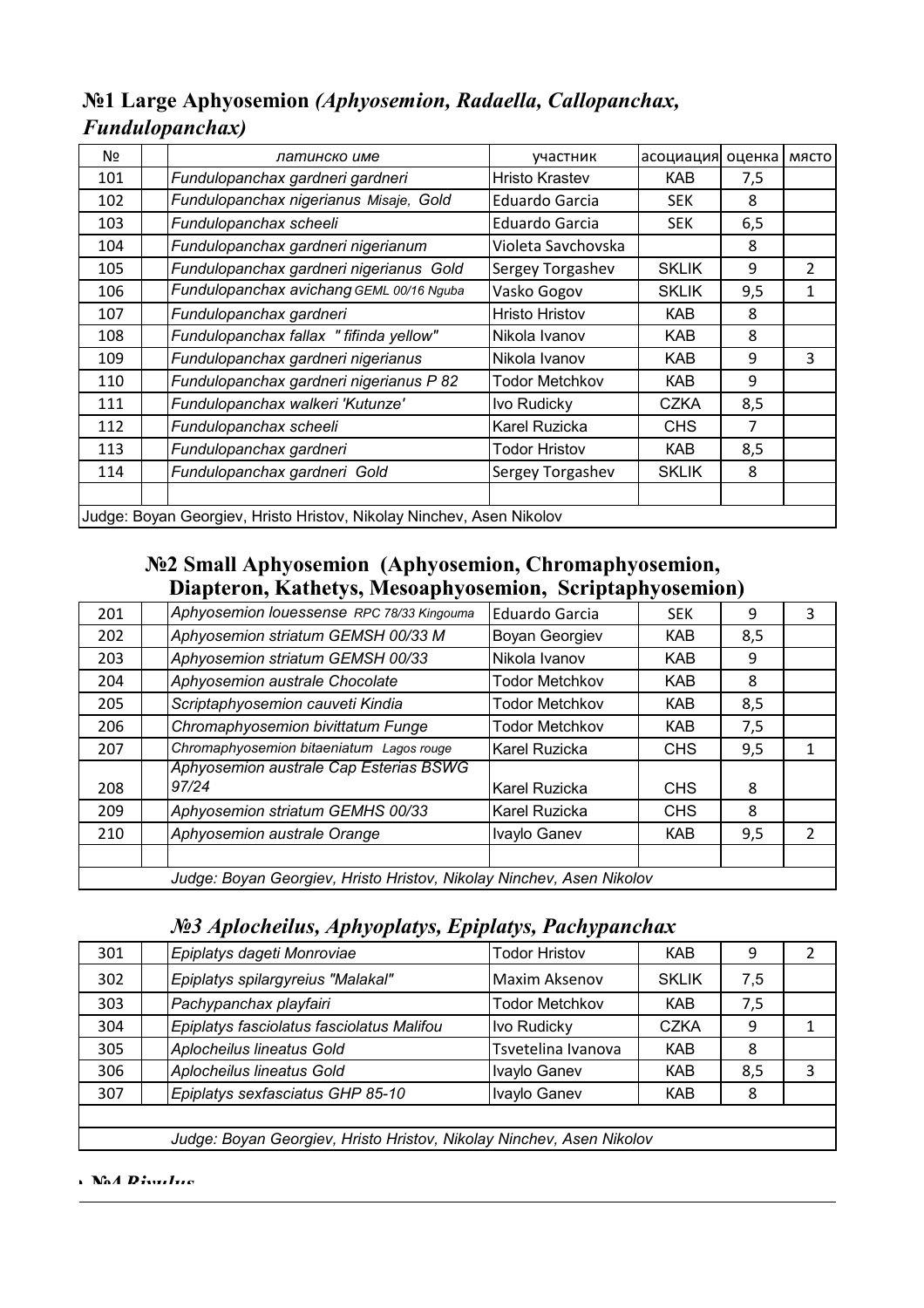| 401 | Rivulus hartii GR 06/6 Izcaragua                                     | <b>Eduardo Garcia</b> | <b>SEK</b>   | 9   | $\overline{2}$ |
|-----|----------------------------------------------------------------------|-----------------------|--------------|-----|----------------|
| 402 | Rivulus spec.aff. Stagnatus                                          |                       |              |     |                |
|     | "THV 2010-8 Kilometro 88                                             | Nikolay Vlasov        | <b>SKLIK</b> | 7,5 |                |
| 403 | Rivulus dibaphus El Flechado GP05                                    | Nikolay Vlasov        | <b>SKLIK</b> |     | f. dead        |
| 404 | Rivulus tenuis Papaloapan                                            | Todor Metchkov        | <b>KAB</b>   | 9   | 3              |
| 405 | Rivulus aff. Brunneus                                                |                       |              |     |                |
|     | FL Cruce Calcique De San Antonio PLL 09/09                           | Todor Metchkov        | <b>KAB</b>   | 8   |                |
| 406 | Rivulus uroflammeus Jardin Gaia CR 03                                | Todor Metchkov        | KAB          | 8,5 |                |
|     |                                                                      |                       |              |     | 1              |
|     |                                                                      |                       |              |     | <b>Best</b>    |
|     |                                                                      |                       |              |     | οf             |
| 407 | Rivulus amphoreus Tefelberg                                          | Kiril Kardashev       |              | 9,5 | Show           |
|     | Rivulus xiphidius RN2 27.5 km<br>SH-                                 |                       |              |     |                |
| 408 | FG 05-06                                                             | Ivaylo Ganev          | <b>KAB</b>   | 9   |                |
| 409 | Rivulus amphoreus Tefelberg                                          | Kiril Kardashev       |              | 8,5 |                |
|     |                                                                      |                       |              |     |                |
|     | Judge: Boyan Georgiev, Hristo Hristov, Nikolay Ninchev, Asen Nikolov |                       |              |     |                |

## **№5 African annual Killi fish (Fundulosoma,**

#### **Nothobranchius, Pronothobranchius)**

| 501                                                                  |  | Nothobranchius annectens | <b>Hristo Hristov</b> | KAB          | 8,5 |  |
|----------------------------------------------------------------------|--|--------------------------|-----------------------|--------------|-----|--|
| 502                                                                  |  | Nothobranchius annectens | Vasko Gogov           | <b>SKLIK</b> | q   |  |
| 503                                                                  |  | Nothobranchius annectens | Vasko Gogov           | <b>SKLIK</b> | 8,5 |  |
|                                                                      |  |                          |                       |              |     |  |
| Judge: Boyan Georgiev, Hristo Hristov, Nikolay Ninchev, Asen Nikolov |  |                          |                       |              |     |  |

#### **№6 South American Annuals**

| 601 | Austrolebias nigripinnis Camelo                                      | Berounsky J+P   | <b>CZKA</b> | 7,5 |               |  |
|-----|----------------------------------------------------------------------|-----------------|-------------|-----|---------------|--|
| 602 | Terranatos dolichopterus Isla Raton                                  | Ivo Rudicky     | <b>CZKA</b> | 9,5 | 3             |  |
| 603 | Austrofundulus leohoignei 5 km Sanare VEN<br>09-02                   | Todor Metchkov  | <b>KAB</b>  | 7,5 |               |  |
| 604 | Pituna poranga Rio Araguaia                                          | Kiril Kardashev |             | 8,5 |               |  |
| 605 | Rachovia brevis Pivijay COL 2009-04                                  | Kiril Kardashev |             | 8   |               |  |
| 606 | Simpsonichtys magnificus Itacarambi                                  | Kiril Kardashev |             | 9,5 | $\mathcal{P}$ |  |
| 607 | Simpsonichtys ghisolfii Guanambi                                     | Kiril Kardashev |             | 10  |               |  |
| 608 | Pterolebias bokermanni Pozo del Tigre                                | Kiril Kardashev |             | 9   |               |  |
| 609 | Pituna poranga Rio Araguaia                                          | Kiril Kardashev |             | 9   |               |  |
|     |                                                                      |                 |             |     |               |  |
|     | Judge: Boyan Georgiev, Hristo Hristov, Nikolay Ninchev, Asen Nikolov |                 |             |     |               |  |

#### **№7 Other Killies**

| 701                                                                  |  | Procatopus similis Kumba GPE 90 | Ivo Rudicky  | CZKA |     |  |  |
|----------------------------------------------------------------------|--|---------------------------------|--------------|------|-----|--|--|
| 702                                                                  |  | Oryzias woworae Kendari F1      | Ilvo Rudickv | CZKA | 8,5 |  |  |
|                                                                      |  |                                 |              |      |     |  |  |
| Judge: Boyan Georgiev, Hristo Hristov, Nikolay Ninchev, Asen Nikolov |  |                                 |              |      |     |  |  |